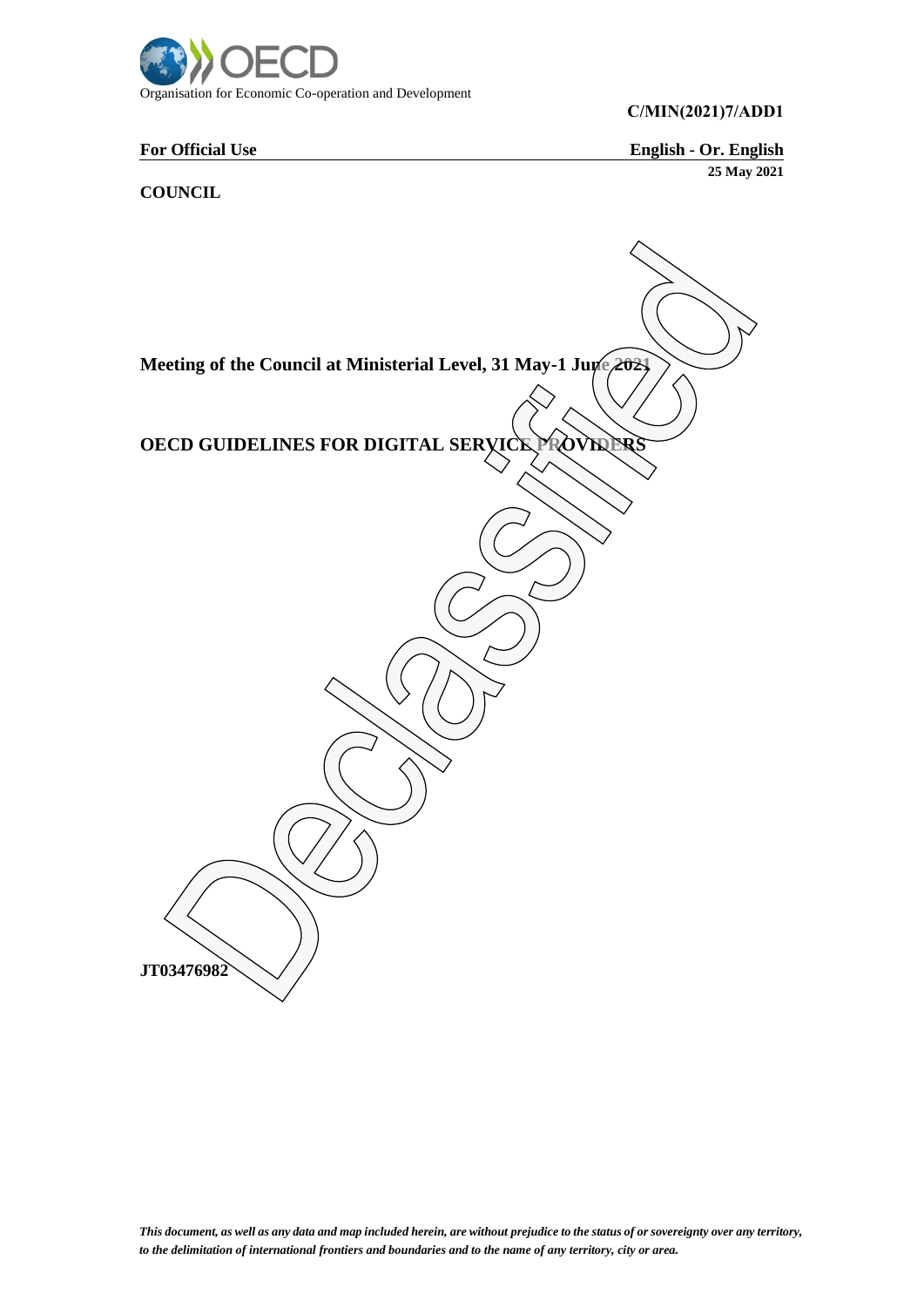# **OECD Guidelines for Digital Service Providers**

The following Guidelines were drafted in the context of the development of the OECD revised Recommendation of the Council on Children in the Digital Environment [OECD/LEGAL/0389] (hereafter, the "Recommendation"). They seek to complement the Recommendation and should be read in conjunction with it. They aim to support Digital Service Providers, when they take actions that may directly or indirectly affect children in the digital environment, in determining how best to protect and respect the rights, safety, and interests of children, recognising that girls, children belonging to racial, ethnic and religious minorities, children with disabilities, and others belonging to disadvantaged groups may require additional support and protection. While Digital Service Providers are called upon to respect the Guidelines as a whole, the specific measures individual Digital Service Providers take may vary significantly, taking into account factors such as the national legal and regulatory context in which they operate, as well as the differences in their roles and the risk profiles associated with the services and products they provide, to which the measures they take should be proportionate.

## **1. Child Safety by Design**

In designing and delivering services that are for children or where it is reasonably foreseeable that they will be accessed or used by children, Digital Service Providers should take a precautionary approach and to this end:

- a) Pay due regard to providing a safe and beneficial digital environment for children through the design, development, deployment, and operation of such products and services, including through taking a safety-by-design approach to address risks;
- b) Regularly take steps necessary to prevent children from accessing services and content that should not be accessible to them, and that could be detrimental to their health and well-being or undermine any of their rights, and continue to review the efficacy of those measures and improve them where necessary;
- c) Regularly review and update practices to take into account changes to technology, changes in use, and consequent changes in risks for children; and
- d) Where laws or policies require that age-based restrictions be in place to prevent children below certain ages accessing a service, put in place restrictions that are proportionate to risk, privacypreserving and respected.